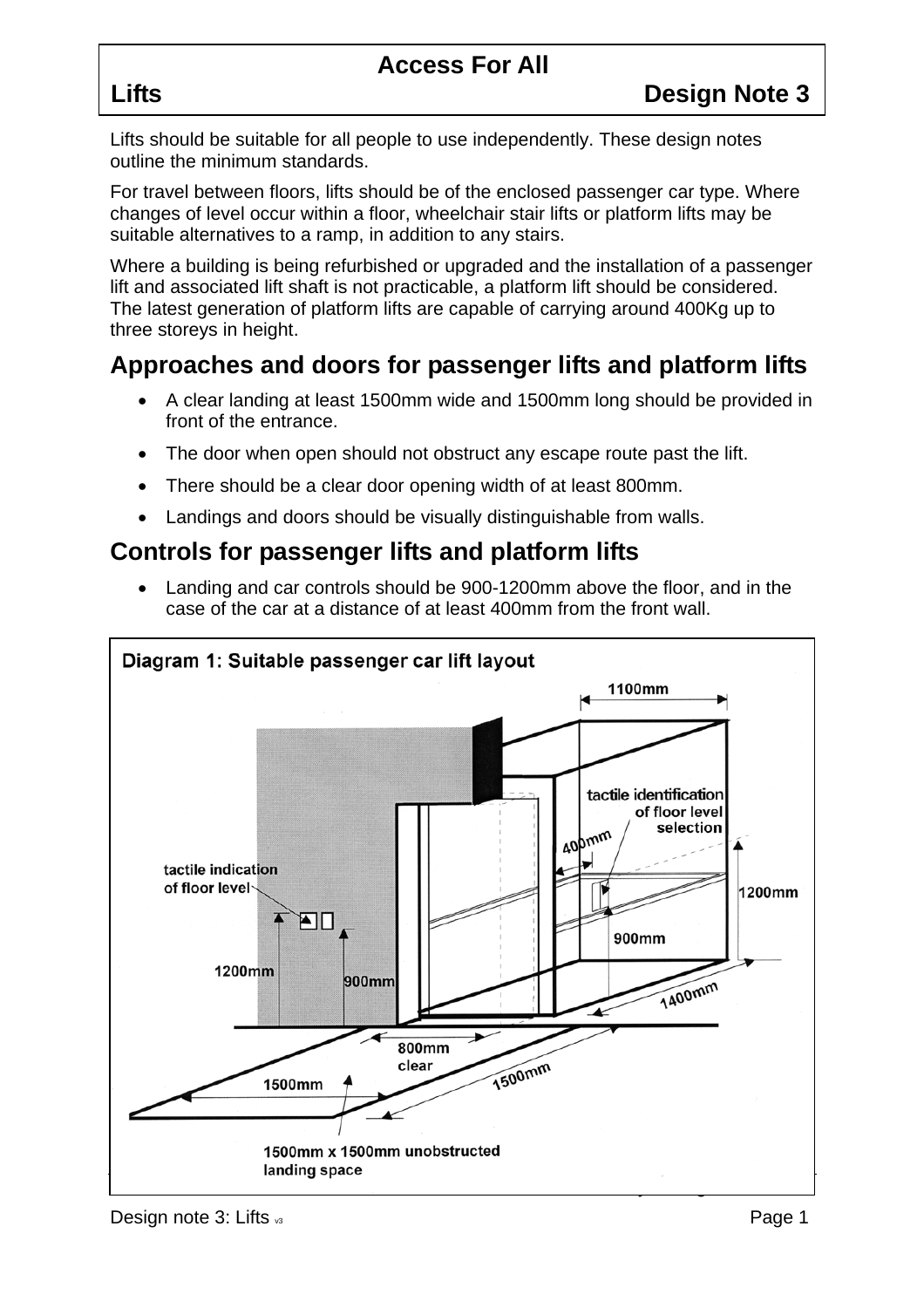- Suitable tactile indication (raised numbers) on the landings to identify the floor, and in the car to identify the floor selected, should be provided.
- Voice and visual announcement of the floor reached should be provided.
- A signalling system that gives 5 seconds notification that the lift is answering a landing call, and a minimum 'dwell time' of 5 seconds before the doors begin to close after they are fully open, should be used. The system may be overridden by a door-reactivating device that relies on photo-eye or infrared methods (but not by a door edge pressure system), provided that the minimum time for a lift door to remain fully open is 3 seconds.
- Controls should be easy to manipulate with concave or flat surfaces and a minimum dimension of 15mm. This is of particular use to people with limited dexterity or poor sight.

## **Passenger car lifts**

- Where car doors on different floors are not vertically one above another, the lift car size and door width may need to be increased accordingly.
- A visually contrasting handrail should be provided on the rear and side walls between 900mm and 1000mm above the floor.
- The car should stop precisely at floor level.
- Internal surfaces should be light coloured to prevent a claustrophobic effect.
- A mirror should be provided to enable a wheelchair user to see behind the wheelchair unless the car is enlarged so that a wheelchair user can turn around; mirrors should otherwise be avoided as they may lead to confusion.

# **Platform lifts**

These may be suitable where it would be unreasonable to provide a passenger car lift.

There are two types of platform lift: -

- Manual types are only suitable for a person who is familiar with the lift, and are usually self-supporting and have a counterbalancing mechanism.
- Powered types include scissor lifts, those with exposed seats, and fully enclosed lift cars, which can be on a self-supporting framework or be supported by the building.



Platform lifts can also be sited in an external lift shaft attached to the building. Some installations can allow entry from opposite sides at different levels. A liftway enclosure should be provided where vertical travel is greater than 2m. Useful features of a platform lift are that, in general, only a very shallow pit is needed in the floor beneath the lift rather than the deep pit needed for a passenger car lift, and no motor room is required.